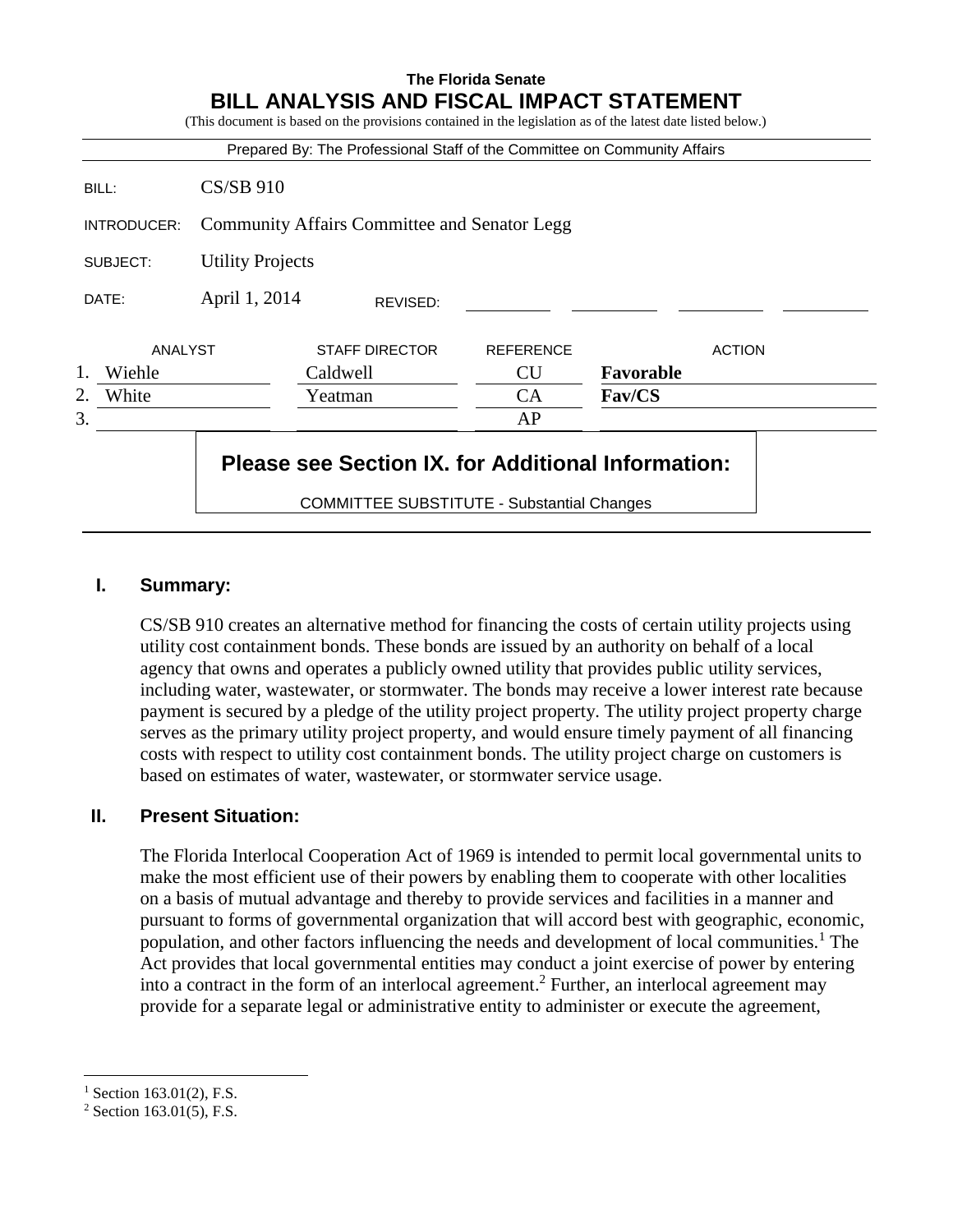which may be a commission, board, or council.<sup>3</sup> Among the authority granted such an entity is the power to authorize, issue, and sell bonds.<sup>4</sup>

Separate provisions relate to projects for water or wastewater or for electricity. A separate legal entity, the membership of which is limited to municipalities and counties and which may include a special district, may acquire, own, construct, improve, operate, and manage public facilities, or finance facilities on behalf of any person, relating to a governmental function or purpose, including, but not limited to, wastewater facilities, water or alternative water supply facilities, and water reuse facilities, which may serve populations within or outside the boundaries of the members of the entity.<sup>5</sup> Such an entity may finance or refinance the acquisition, construction, expansion, and improvement of such facilities through the issuance of its bonds, notes, or other obligations. Except as may be limited by the interlocal agreement under which the entity is created, all of the privileges, benefits, powers, and terms of the statutes relating to counties<sup>6</sup> and municipalities<sup>7</sup> are fully applicable to the entity. Bonds, notes, and other obligations issued by the entity are issued on behalf of the public agencies that are members of the entity.

A separate legal entity, the membership of which consists only of electric utilities and which is created for the purpose of exercising the powers granted by the Joint Power Act, may exercise specified powers relating to ownership and operation of an electric project<sup>8</sup> and may, for the purpose of financing or refinancing the costs of an electric project, exercise all powers in connection with the authorization, issuance, and sale of bonds as are conferred by the bond financing statutes for counties,<sup>9</sup> or municipalities, <sup>10</sup> or both.<sup>11</sup>

There is one separate legal entity organized for water utilities, the Florida Governmental Utility Authority (FGUA), and one organized for electric utilities, the Florida Municipal Power Agency (FMPA). The FGUA consists of seven counties: Citrus, DeSoto, Hendry, Lee, Marion, Pasco, and Polk.<sup>12</sup> The FMPA is owned by 31 municipal electric utilities: Alachua, Bartow, Blountstown, Bushnell, Chattahoochee, Clewiston, Fort Meade, Fort Pierce, Gainesville, Green Cove Springs, Havana, Homestead, Jacksonville Beach, Key West, Kissimmee, Lake Worth, Lakeland, Leesburg, Moore Haven, Mount Dora, New Smyrna Beach, Newberry, Ocala, Orlando, Quincy, St. Cloud, Starke, Vero Beach, Wauchula, Williston, and Winter Park.<sup>13</sup>

 $\overline{a}$ 

<sup>9</sup> Chapter 159, F.S.

<sup>3</sup> Section 163.01(7), F.S.

 $4$  Section 163.01(7)(d), F.S.

 $5$  Section 163.01(7)(g), F.S.

<sup>6</sup> Section 125.01, F.S.

<sup>7</sup> Section 166.021, F.S.

<sup>8</sup> Section 163.01(15), F.S.

 $10$  Chapter 166, F.S.

 $11$  Section 163.01(7)(c), F.S.

<sup>12</sup> FGUA, *The Board*, http://www.fgua.com/the-board (last visited Mar. 28, 2014).

<sup>13</sup> FMPA, *Members*, http://www.fmpa.com/index.php/about-us/members (last visited Mar. 28, 2014).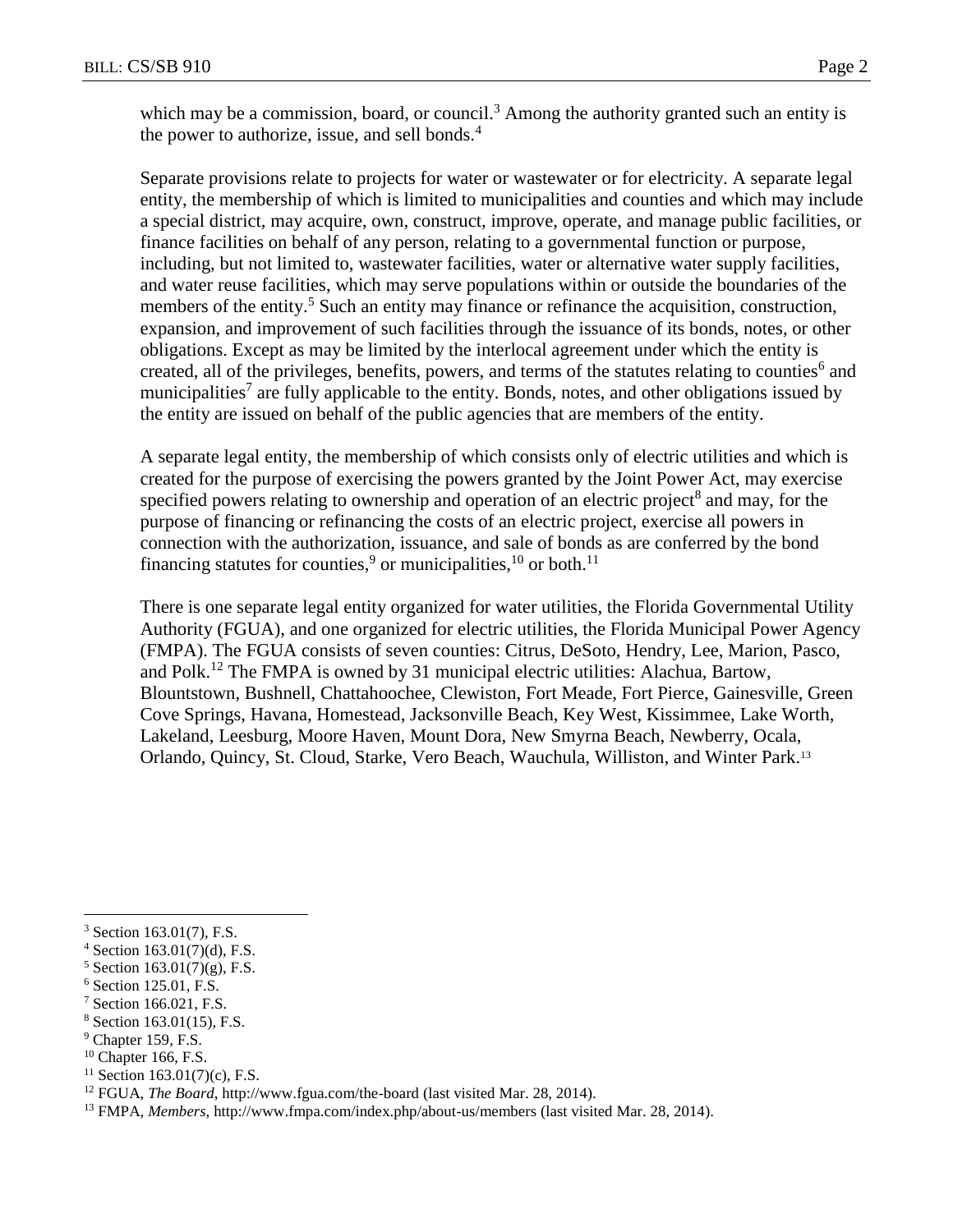# **III. Effect of Proposed Changes:**

**Section 1** creates an alternative method for financing<sup>14</sup> the costs<sup>15</sup> of certain utility projects<sup>16</sup> using utility cost containment bonds.<sup>17</sup> These bonds are issued by an authority<sup>18</sup> on behalf of a local agency<sup>19</sup> that owns and operates a publicly owned utility<sup>20</sup> that provides public utility services, including water, wastewater, or stormwater. The bonds may receive a lower interest rate because payment is secured by a pledge of the utility project property  $2<sup>1</sup>$  for the benefit of, and enforceable by, the beneficiaries of the pledge to the extent provided in the financing documents relating to the utility cost containment bonds. The primary utility project property is the utility project charge, which is imposed on customers,<sup>22</sup> based on estimates of water, wastewater, or stormwater service usage, to ensure timely payment of all financing costs<sup>23</sup> with respect to utility cost containment bonds.

- Interest, as determined by the authority.
- Provisions for working capital and debt service reserves.
- Expenses for extensions, enlargements, additions, replacements, renovations, and improvements.
- Expenses for architectural, engineering, financial, accounting, and legal services, plans, specifications, estimates, and administration.
- Any other expense necessary or incidental to determining the feasibility of constructing any utility project or incidental to the construction, acquisition, or financing of any utility project.

<sup>16</sup> "Utility project" means the acquisition, construction, installation, retrofitting, rebuilding, or other addition to or improvement of any equipment, device, structure, process, facility, technology, rights, or property located within or outside this state which is used in connection with the operations of a publicly owned utility.

<sup>17</sup> "Utility cost containment bonds" means bonds, notes, commercial paper, variable rate securities, and any other evidence of indebtedness issued by an authority, the proceeds of which are used directly or indirectly to pay or reimburse a local agency or its publicly owned utility for the costs of a utility project, and which are secured by a pledge of, and are payable from, utility project property.

<sup>18</sup> "Authority" means an entity created pursuant to s.  $163.01(7)(g)$ , F.S., which provides public utility services and whose membership consists of at least three counties. The term includes any successor to the powers and functions of such an entity. – As is stated above, the FGUA is currently the only entity created under this paragraph.

<sup>19</sup> "Local agency" means a member of the authority, or an agency or subdivision of that member, which is sponsoring or refinancing a utility project, or any municipality, county, authority, special district, public corporation, or other governmental entity of the state that is sponsoring or refinancing a utility project.

<sup>20</sup> "Publicly owned utility" means a utility furnishing water, wastewater, or stormwater service that is owned and operated by a local agency. The term includes any successor to the powers and functions of such a utility.

<sup>21</sup> "Utility project property" means the property right, title, and interest of an authority in any of the following:

- The financing resolution, the utility project charge, and any adjustment to the utility project charge.
- The financing costs of the utility cost containment bonds and all revenues, and all collections, claims, payments, moneys, or proceeds for, or arising from, the utility project charge.
- All rights to obtain adjustments to the utility project charge.

<sup>22</sup> "Customer" means a person receiving water, wastewater, stormwater service from a publicly owned utility. <sup>23</sup> "Financing costs" means any of the following:

Interest and redemption premiums that are payable on utility cost containment bonds.

 $\overline{a}$ <sup>14</sup> The terms "finance" or "financing" include refinancing.

<sup>&</sup>lt;sup>15</sup> "Cost," as applied to a utility project or a portion of a utility project financed under this act, means:

Any part of the expense of constructing, renovating or acquiring lands, structures, real or personal property, rights, rights-of-way, franchises, easements, and interests acquired or used for a utility project.

The expense of demolishing or removing any buildings or structures on acquired land, including the expense of acquiring any lands to which the buildings or structures may be moved, and the cost of all machinery and equipment used for the demolition or removal.

Finance charges.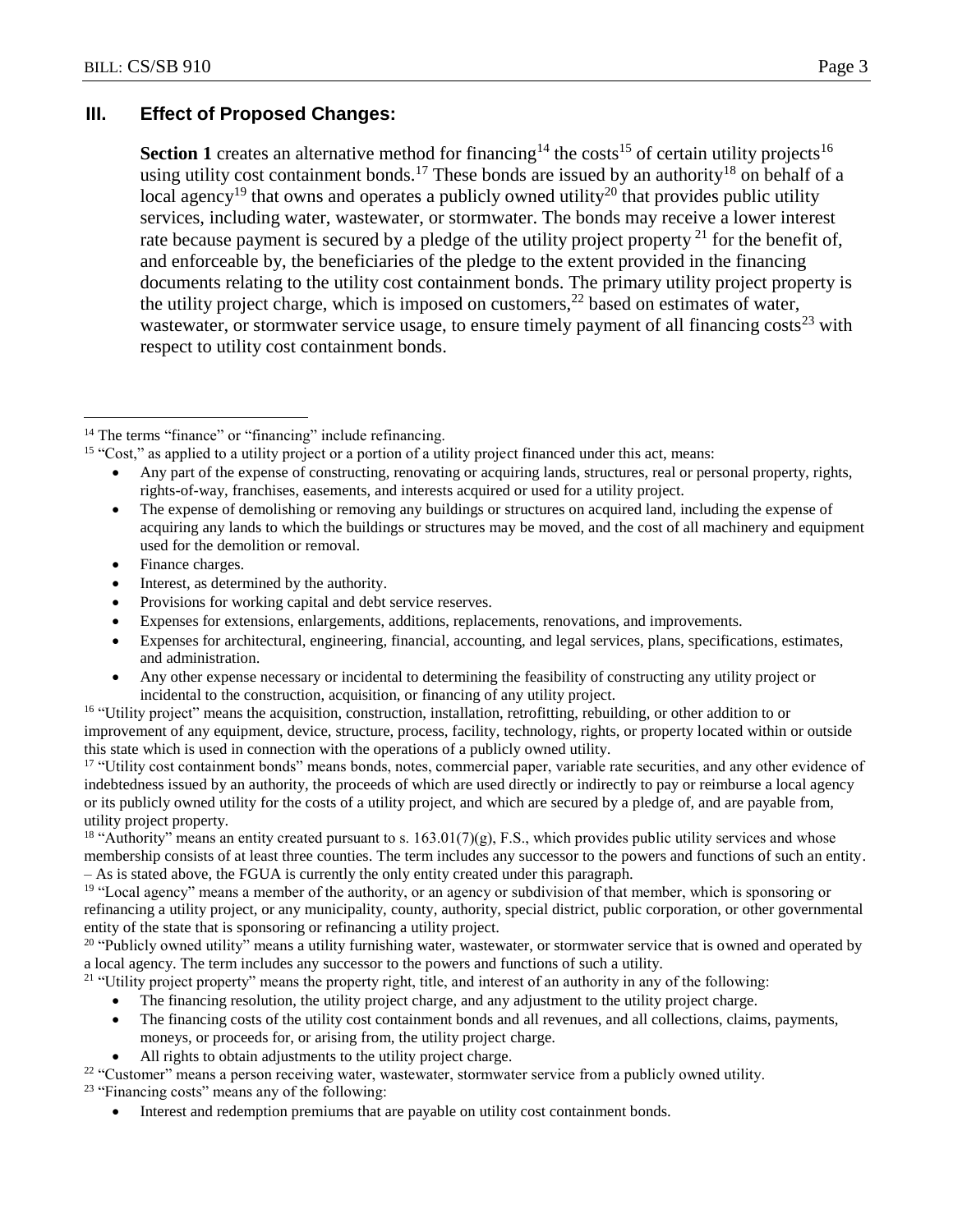#### **Bond Issuance**

To obtain utility cost containment bonds, a local agency that owns and operates a publicly owned utility may apply to an authority to finance the costs of a utility project using the proceeds of utility cost containment bonds. The local agency must specify the utility project to be financed by the cost containment bonds and the maximum principal amount, the maximum interest rate, and the maximum stated terms of the utility cost containment bonds.

Before applying, the governing body<sup>24</sup> of the local agency must determine, in a duly noticed public meeting, all of the following:

- The project to be financed is a utility project.
- The local agency will finance costs of the utility project and the financing costs associated with the financing will be paid from utility project property (the charge to utility customers).
- Based on the best information available to the governing body, the rates charged to the local agency's retail customers by the publicly owned utility, including the utility project charge resulting from the financing of the utility project with utility cost containment bonds, are expected to be lower than the rates that would be charged if the project was financed with bonds payable from revenues of the publicly owned utility.

A determination by the governing body that a project to be financed with utility cost containment bonds is a utility project is final and conclusive and the utility cost containment bonds issued to finance the utility project and the utility project charge are valid and enforceable as set forth in the financing resolution and the documents relating to the utility cost containment bonds.

An authority may issue utility cost containment bonds to finance or refinance utility projects; refinance debt of a local agency incurred in financing or refinancing utility projects, provided the refinancing results in present value savings to the local agency; or, with the approval of the local agency, refinance previously issued utility cost containment bonds.

# **Transfer of Authority to Other Related Entities**

To finance a utility project, the authority may form a single-purpose limited liability company and authorize the company to adopt the financing resolution of such utility project or create a new single-purpose entity by interlocal agreement whose membership shall consist of the authority and two or more of its members or other public agencies. The authority may create a single-purpose limited liability company or a single-purpose entity solely for the purpose of performing the cost containment bond related duties and responsibilities of the authority and

Any coverage charges.

 $\overline{a}$ 

The cost of retiring the principal of utility cost containment bonds, whether at maturity, including acceleration of maturity upon an event of default, or upon redemption, including sinking fund redemption.

The cost related to issuing or servicing utility cost containment bonds, including any payment under an interest rate swap agreement and any type of fee.

A payment or expense associated with a bond insurance policy; financial guaranty; a contract, agreement, or other credit or liquidity enhancement for bonds; or a contract, agreement, or other financial agreement entered into in connection with utility cost containment bonds.

The funding of one or more reserve accounts relating to utility cost containment bonds.

<sup>&</sup>lt;sup>24</sup> "Governing body" means the body that governs a local agency.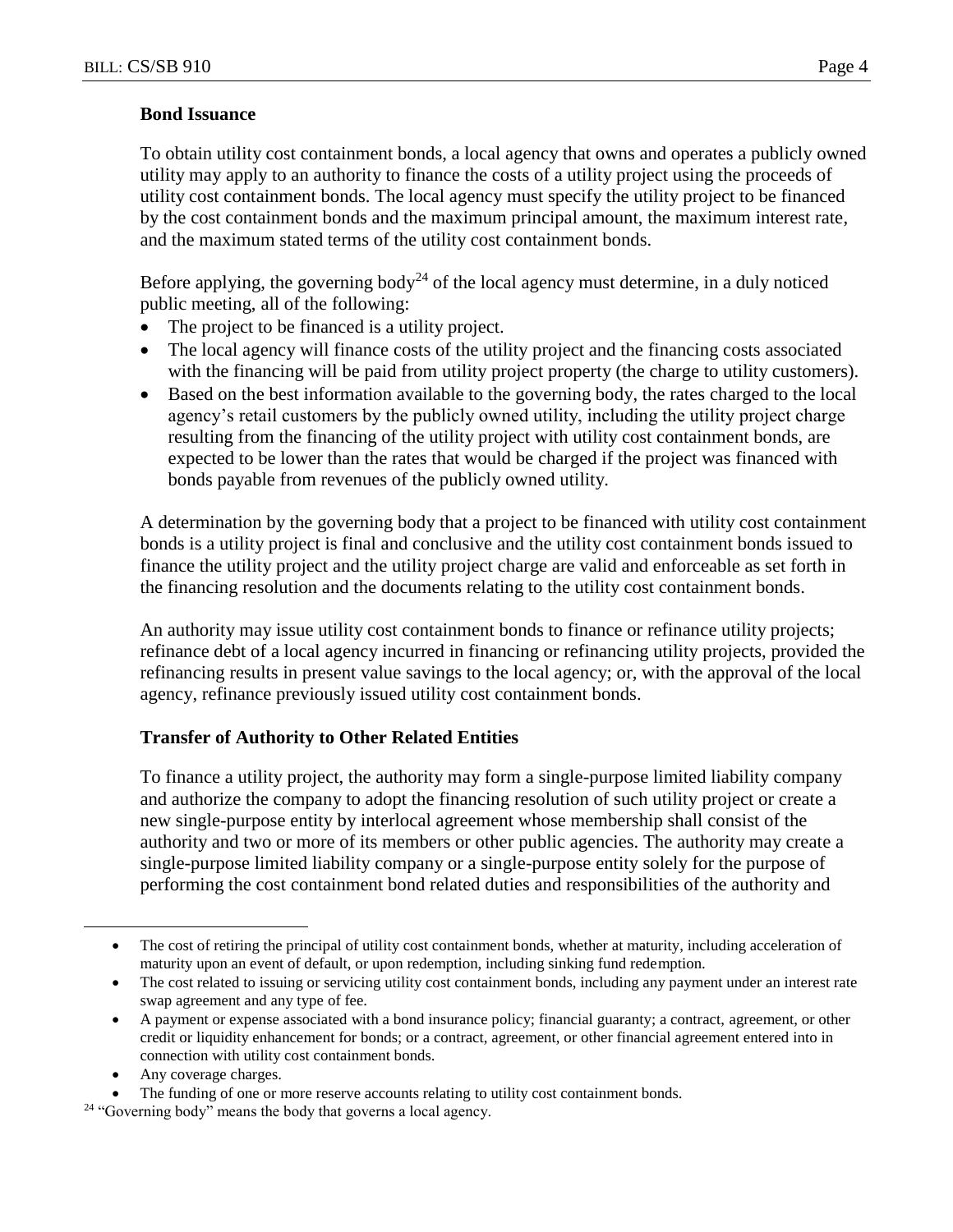constitutes an authority for all cost containment bond purposes. Reference to the authority includes such a company or entity.

If a local agency that has outstanding utility cost containment bonds ceases to operate a water, wastewater, or stormwater utility, directly or through its publicly owned utility, references to the local agency or to its publicly owned utility apply to the successor entity. The successor entity must assume and perform all obligations of the local agency and its publicly owned utility and assume the servicing agreement while the utility cost containment bonds remain outstanding.

# **Financing Resolution**

The governing body of an authority that is financing the costs of a utility project must adopt a financing resolution<sup>25</sup> and impose a utility project charge. All provisions of a financing resolution adopted pursuant to this section are binding on the authority. The financing resolution must:

- Provide a brief description of the financial calculation method the authority will use in determining the utility project charge. The calculation method must include a periodic adjustment methodology to be applied at least annually to the utility project charge. The authority must establish the allocation of the utility project charge among classes of customers of the publicly owned utility. The decision of the authority is final and conclusive, and the method of calculating the utility project charge and the periodic adjustment may not be changed.
- Require each customer in the class or classes of customers specified in the financing resolution who receives water, wastewater, or stormwater service through the publicly owned utility to pay the utility project charge regardless of whether the customer has an agreement to receive water, wastewater, or stormwater service from a person other than the publicly owned utility.
- Require that the utility project charge be charged separately from other charges on the bill of customers of the publicly owned utility in the class or classes of customers specified in the financing resolution.
- Require that the authority enter into a servicing agreement with the local agency or its publicly owned utility to collect the utility project charge.

The authority may require in the financing resolution that, in the event of a default by the local agency or its publicly owned utility with respect to revenues from the utility project property, the authority, upon application by the beneficiaries of the statutory lien, must order the sequestration and payment to the beneficiaries of revenues arising from utility project property. This provision does not limit any other remedies available to the beneficiaries by reason of default.

# **Utility Project Charges**

 $\overline{a}$ 

The utility project charge imposed on customers to ensure timely payment of all financing costs with respect to utility cost containment bonds is a nonbypassable charge to all present and future

<sup>&</sup>lt;sup>25</sup> "Financing resolution" means a resolution adopted by the governing body of an authority that provides for the financing or refinancing of a utility project with utility cost containment bonds and that imposes a utility project charge in connection with the utility cost containment bonds. A financing resolution may be separate from a resolution authorizing the issuance of the bonds.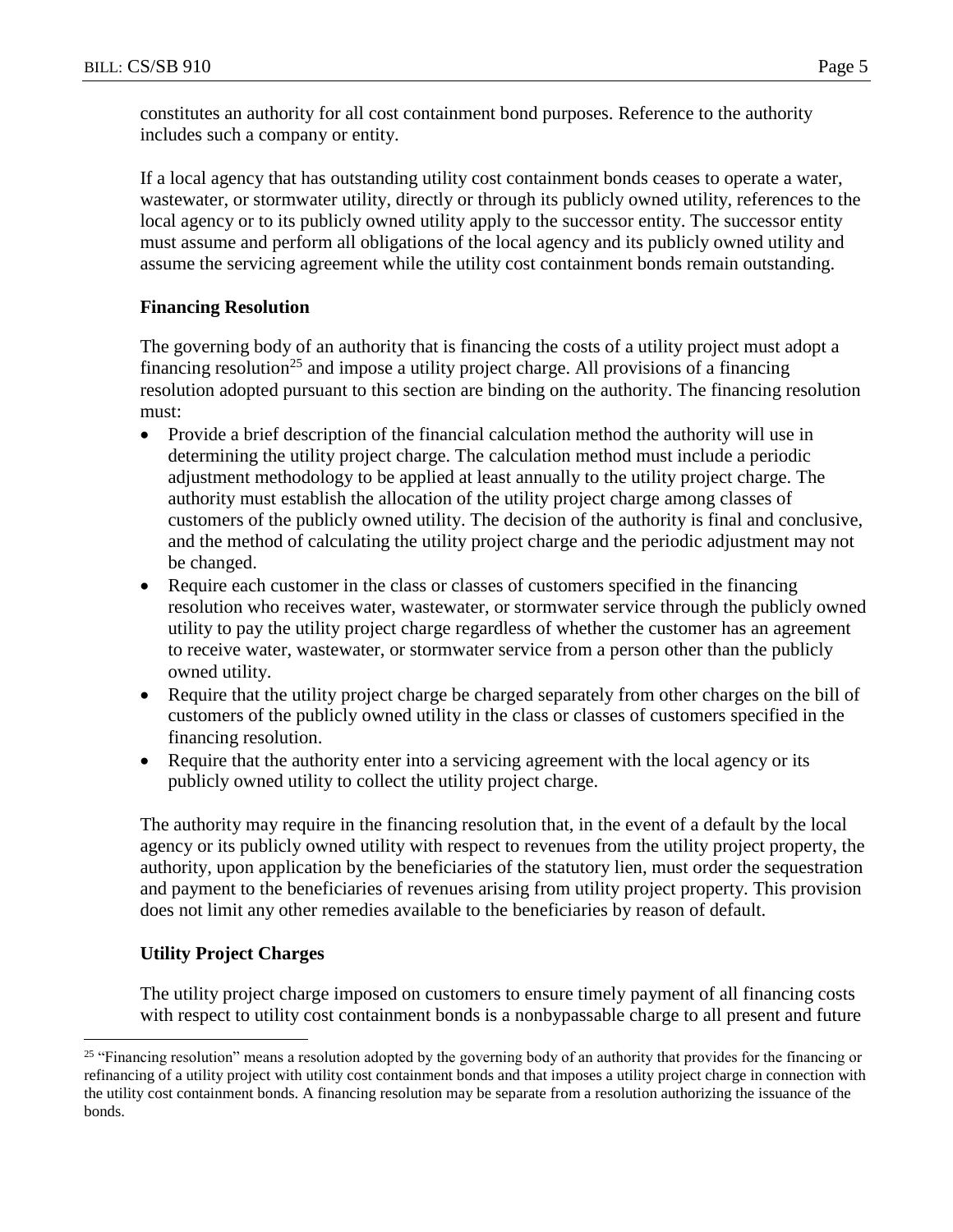customers of the publicly owned utility in the class or classes of customers specified in the financing resolution upon its adoption. If a customer of the publicly owned utility that is subject to a utility project charge enters into an agreement to purchase service from a person other than the publicly owned utility, the customer remains liable for the payment of the utility project charge as if the customer had not entered into the agreement. The customer may discharge the liability by continuing to pay the utility project charge as it accrues or by making a one-time payment, as determined by the authority.

#### **Safeguards for Customers**

Prior to a local agency applying to an authority for the financing of a utility project, the governing body must determine, in a duly noticed public meeting, that the project to be financed is a utility project, and that the rates charged to the local agency's retail customers by the publicly owned utility are expected to be lower than the rates that would be charged if the project was financed with bonds payable from revenues of the publicly owned utility.

The authority must determine at least annually whether adjustments to the utility project charge are required to correct for any overcollection or undercollection of financing costs from the utility project charge or to make any other adjustment necessary to ensure the timely payment of the financing costs of the utility cost containment bonds. If the authority determines that an adjustment is required, the adjustment must be made using the methodology specified in the financing resolution. Savings from utility bond cost containment must be passed on to customers directly in the form of rate reductions or other programs.

The adjustment may not impose the utility project charge on a class of customers that was not subject to the utility project charge pursuant to the financing resolution imposing the utility project charge. A customer is liable for the usage charges for only as long as they receive any service or benefit from the utility.

#### **Safeguards for Bondholders**

 $\overline{a}$ 

The timely and complete payment of all utility project charges by the customer is a condition of receiving water, wastewater, or stormwater service from the publicly owned utility. The local agency or its publicly owned utility may use its established collection policies and remedies provided under law to enforce collection of the utility project charge. A customer liable for a utility project charge may not withhold payment, in whole or in part.

The pledge of a utility project charge to secure payment of utility cost containment bonds is irrevocable, and the state, or any other entity, may not reduce, impair, or otherwise adjust the utility project charge, except that the authority shall implement the periodic adjustments to the utility project charge as provided under this subsection.

The utility project charge imposed on customers constitutes utility project property on the effective date of the financing resolution authorizing such utility project charge.<sup>26</sup> Utility project

<sup>&</sup>lt;sup>26</sup> This appears to mean that if the bond is for construction of new facilities, customer payment on the bond will begin before construction is complete and the facility comes into use.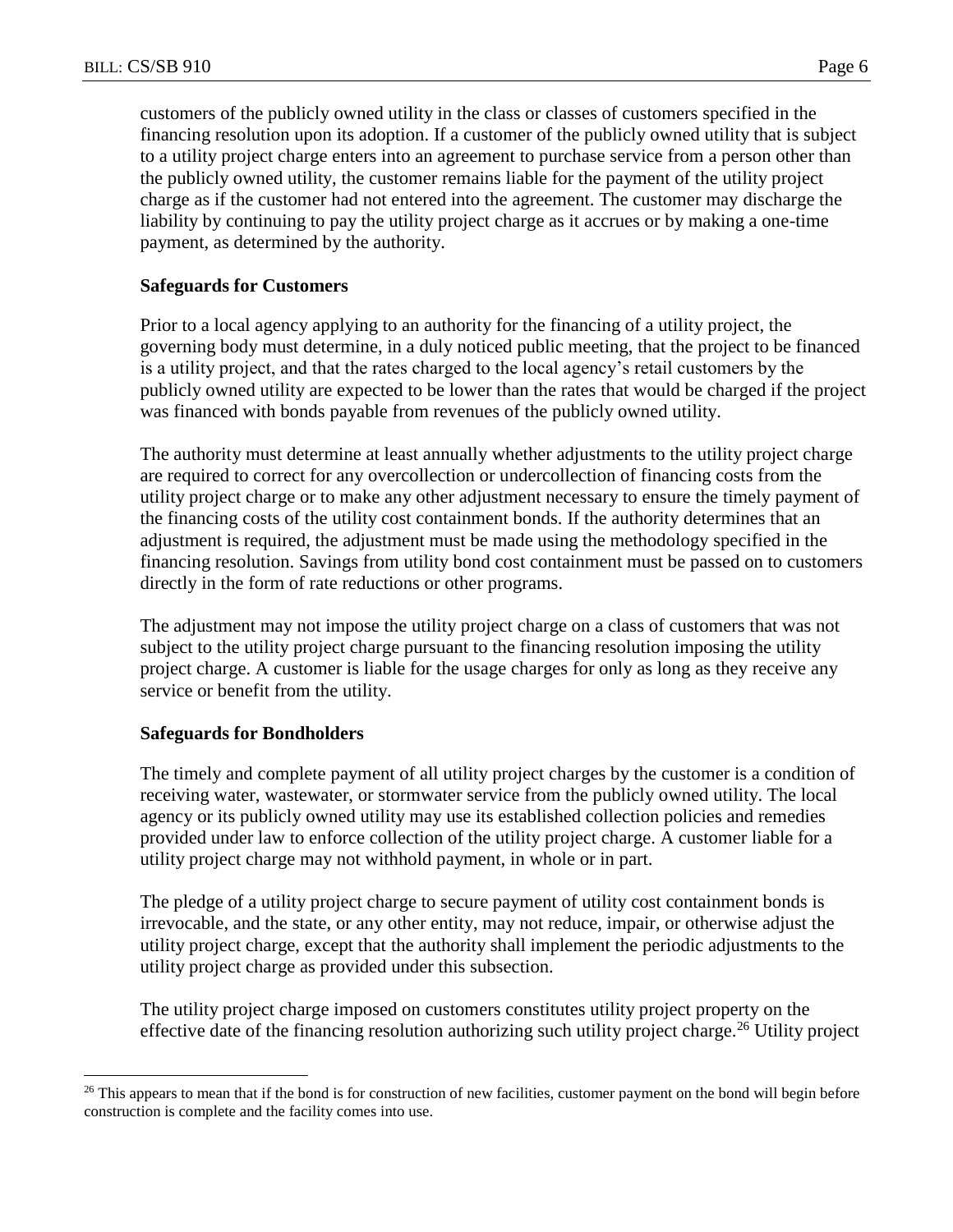property constitutes property, including contracts securing utility cost containment bonds, regardless of whether the revenues and proceeds arising with respect to the utility project property have accrued. Utility project property must continuously exist as property for all purposes with all of the rights and privileges of this section for the period provided in the financing resolution or until all financing costs with respect to the related utility cost containment bonds are paid in full, whichever occurs first.

Upon the effective date of the financing resolution, the utility project property is subject to a first priority statutory lien to secure the payment of the utility cost containment bonds. The lien secures the payment of all financing costs then existing or subsequently arising to the holders of the utility cost containment bonds, the trustee or representative for the holders of the utility cost containment bonds, and any other entity specified in the financing resolution or the documents relating to the utility cost containment bonds. The lien attaches to the utility project property regardless of the current ownership of the utility project property, including any local agency or its publicly owned utility, the authority, or other person. Upon the effective date of the financing resolution, the lien is valid and enforceable against the owner of the utility project property and all third parties and additional public notice is not required. The lien is a continuously perfected lien on all revenues and proceeds generated from the utility project property, regardless of whether the revenues or proceeds have accrued.

All revenues with respect to utility project property related to utility cost containment bonds, including payments of the utility project charge, must be applied first to the payment of the financing costs of the utility cost containment bonds then due, including the funding of reserves for the utility cost containment bonds. Any excess revenues must be applied as determined by the authority for the benefit of the utility for which the utility cost containment bonds were issued.

If utility project property is pledged as security for the payment of utility cost containment bonds, the local agency or its publicly owned utility must enter into a contract with the authority which requires, at a minimum, that the publicly owned utility:

- Continue to operate its publicly owned utility, including the utility project that is being financed or refinanced.
- Collect the utility project charge from customers for the benefit and account of the authority and the beneficiaries of the pledge of the utility project charge.
- Separately account for and remit revenue from the utility project charge to, or for the account of, the authority.

Utility cost containment bonds are nonrecourse to the credit or any assets of the local agency or the publicly owned utility but are payable from, and secured by a pledge of, the utility project property relating to the utility cost containment bonds and any additional security or credit enhancement specified in the documents relating to the utility cost containment bonds. If the authority is financing the project through a single-purpose limited liability company, the utility cost containment bonds are payable from, and secured by, a pledge of amounts paid by the company to the authority from the applicable utility project property. This provision is the exclusive method of perfecting a pledge of utility project property by the company securing the payment of financing costs under any agreement of the company in connection with the issuance of utility cost containment bonds.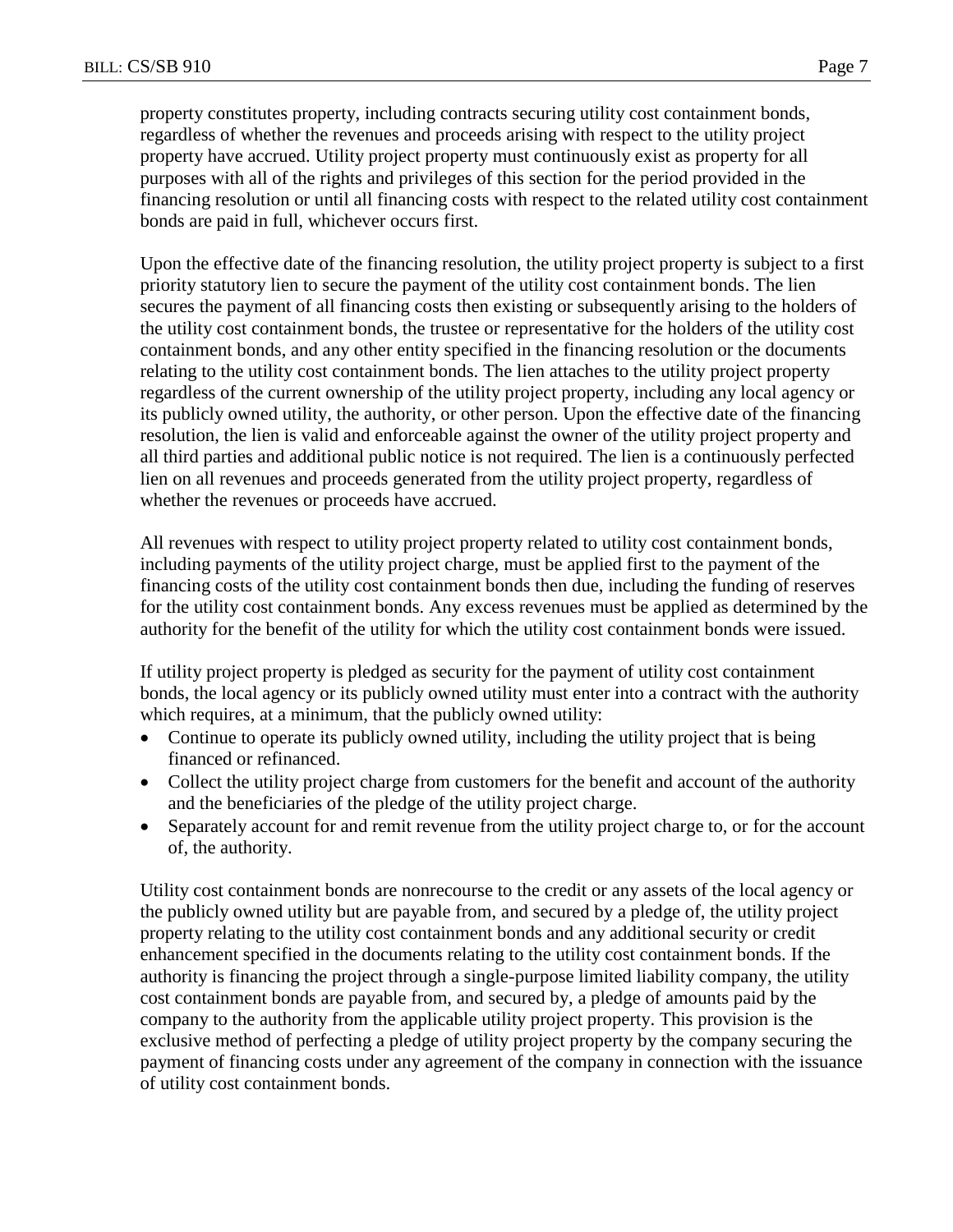The authority may not rescind, alter, or amend any resolution or document that pledges utility cost charges for payment of utility cost containment bonds. Except as provided with respect to adjustments to a utility project charge, the recovery of the financing costs for the utility cost containment bonds from the utility project charge is irrevocable and the authority does not have the power, either by rescinding, altering, or amending the applicable financing resolution, to revalue or revise for ratemaking purposes the financing costs of utility cost containment bonds; to determine that the financing costs for the related utility cost containment bonds or the utility project charge is unjust or unreasonable; or to in any way reduce or impair the value of utility project property that includes the utility project charge, either directly or indirectly. The amount of revenues arising with respect to the financing costs for the related utility cost containment bonds or the utility project charge are not subject to reduction, impairment, postponement, or termination for any reason until all financing costs to be paid from the utility project charge are fully met and discharged.

Subject to the terms of the pledge document, the validity and relative priority of a pledge is not defeated or adversely affected by the commingling of revenues generated by the utility project property with other funds of the local agency or the publicly owned utility collecting a utility project charge on behalf of an authority.

Except as provided with respect to adjustments to a utility project charge, the state does hereby pledge and agree with the owners of utility cost containment bonds that the state shall neither limit nor alter the financing costs or the utility project property, including the utility project charge, relating to the utility cost containment bonds, or any rights in, to, or under the utility project property until all financing costs with respect to the utility cost containment bonds are fully met and discharged. This paragraph does not preclude limitation or alteration if adequate provision is made by law for the protection of the owners. The authority may include this pledge by the state in the governing documents for utility cost containment bonds.

Notwithstanding any other law, an authority that issued utility cost containment bonds may not, and no governmental officer or organization shall so authorize the authority to, become a debtor under the United States Bankruptcy Code or become the subject of any similar case or proceeding under any other state or federal law if any payment obligation from utility project property remains with respect to the utility cost containment bonds.

#### **Safeguards for State and Local Governments**

The issuance of utility cost containment bonds does not obligate the state or any political subdivision thereof to levy or to pledge any form of taxation to pay the utility cost containment bonds or to make any appropriation for their payment. All utility cost containment bonds must contain on their face a statement in substantially the following form:

Neither the full faith and credit nor the taxing power of the State of Florida or any political subdivision thereof is pledged to the payment of the principal of, or interest on, this bond.

Financing costs in connection with utility cost containment bonds are a special obligation of the authority and do not constitute a liability of the state or any political subdivision thereof.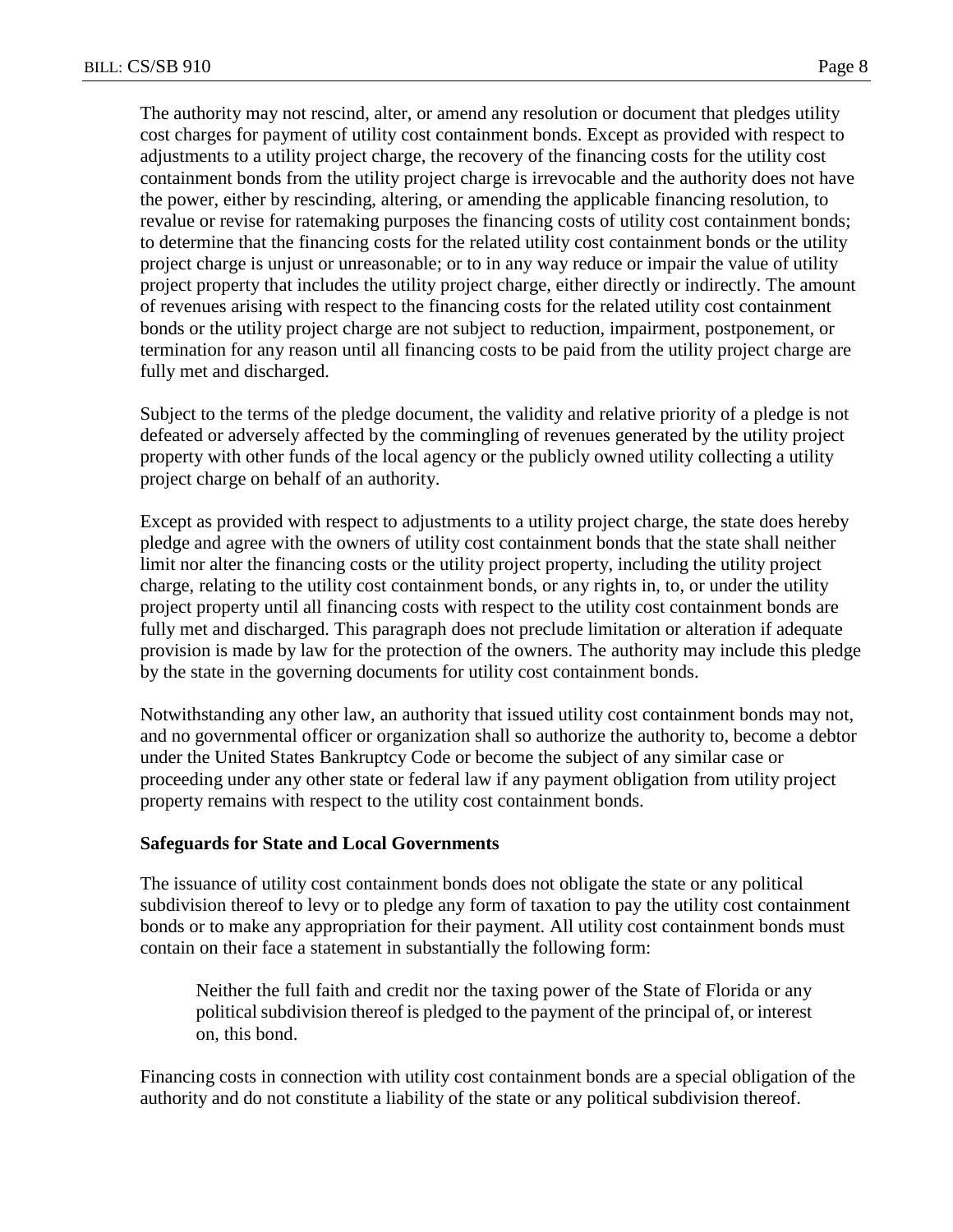Financing costs are not a pledge of the full faith and credit of the state or any political subdivision thereof, including the authority, but are payable solely from the funds in the documents relating to the utility cost containment bonds. This provision does not preclude guarantees or credit enhancements in connection with utility cost containment bonds.

The provisions of the bill and all grants of power and authority are to be liberally construed to effectuate their purposes. All incidental powers necessary to carry into effect the provisions of this section are expressly granted to, and conferred upon, public entities.

**Section 2** provides an effective date of July 1, 2014.

#### **IV. Constitutional Issues:**

A. Municipality/County Mandates Restrictions:

None.

B. Public Records/Open Meetings Issues:

None.

C. Trust Funds Restrictions:

None.

# **V. Fiscal Impact Statement:**

A. Tax/Fee Issues:

None.

B. Private Sector Impact:

To the extent that a publicly owned utility has lower interest costs and passes these savings on to customers, these customers will benefit.

C. Government Sector Impact:

Governmental entities that own and operate a publicly owned utility that provides water, wastewater, or stormwater services and that finance a project using cost containment bonds may have lower interest costs.

# **VI. Technical Deficiencies:**

None.